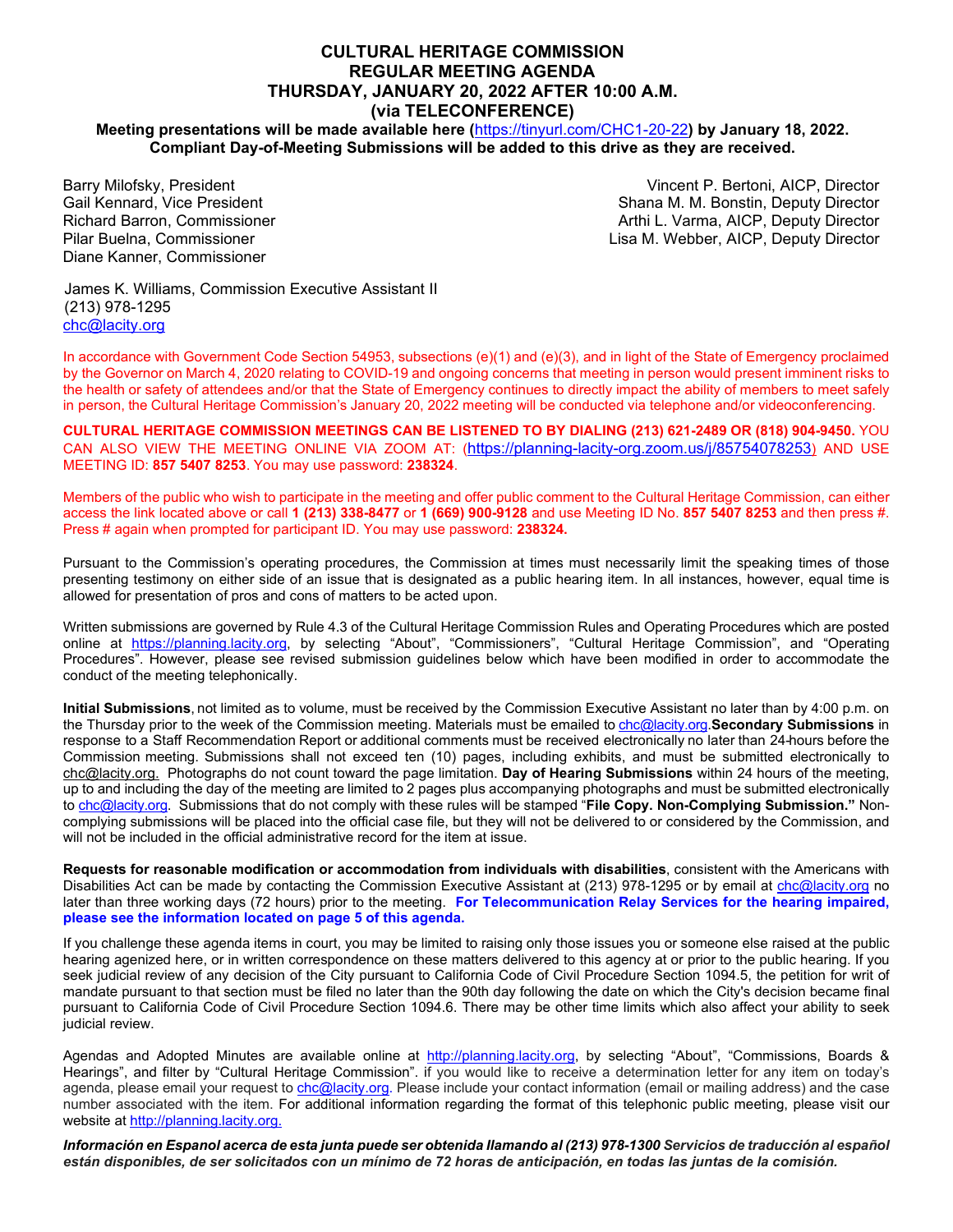# 1. **[DETERMINATION TO CONTINUE HOLDING MEETINGS VIA TELECONFERENCE](https://planning.lacity.org/plndoc/Staff_Reports/2022/01-20-2022/Item__01___CHC___Resolution_1.20.22.pdf)**

Motion Required. Pursuant to Government Code Sections 54953(e)(1)(B)-(C), (e)(3)(A), and (e)(3)(B)(i), a determination that the COVID-19 State of Emergency continues to directly impact the ability of members to meet safely in person and possible Commission action.

# 2. **DIRECTOR'S REPORT AND COMMISSION BUSINESS**

- Old Business
	- Review and Advisory Concurrence of Proposed Historic-Cultural Monument Plaque Artwork for the 1513 Forest Knoll Drive Residence, HCM #1040 and the J.J. Buck House, HCM #122.
- New Business
- Advance Calendar
- Commission Announcements/Requests

## 3. **NEIGHBORHOOD COUNCIL POSITION STATEMENTS ON AGENDA ITEMS**

Presentations by Neighborhood Council representatives on any Neighborhood Council resolution, or community impact statement filed with the City Clerk, which relates to any agenda item listed or being considered on this agenda. The Neighborhood Council representative shall provide the Board or Commission with a copy of the Neighborhood Council's resolution or community impact statement by email to [chc@lacity.org.](about:blank) At the Chair's discretion, presentations of Neighborhood Councils on any matter listed on the agenda for this Commission meeting may be taken at the time the agenda item is taken for consideration.

## 4. **GENERAL PUBLIC COMMENT**

The Commission shall provide an opportunity in open meetings for the public to address it **on non-agenda items**, for a cumulative total of up to thirty (30) minutes, on items of interest to the public that are within the subject matter jurisdiction of the Commission.

Members of the public who wish to participate in the meeting and offer public comment to the Cultural Heritage Commission, can either access the link located at the top of this agenda or call **1 (213) 338-8477** or **1 (669) 900-9128** and use Meeting ID No. **857 5407 8253** then press #. Press # again when prompted for participant ID. You may use password: **238324**

## 5. **APPOINTMENT OF JOHN HAMILTON AS THE AT-LARGE MEMBER TO THE HARBOR (BANNING PARK AND VINEGAR HILL) HISTORIC PRESERVATION OVERLAY ZONE BOARD FOR A FOUR-YEAR TERM FROM JANUARY 20, 2022 TO JANUARY 20, 2026.**

### **MOTION REQUIRED.**

Cultural Heritage Commission 2 January 20, 2022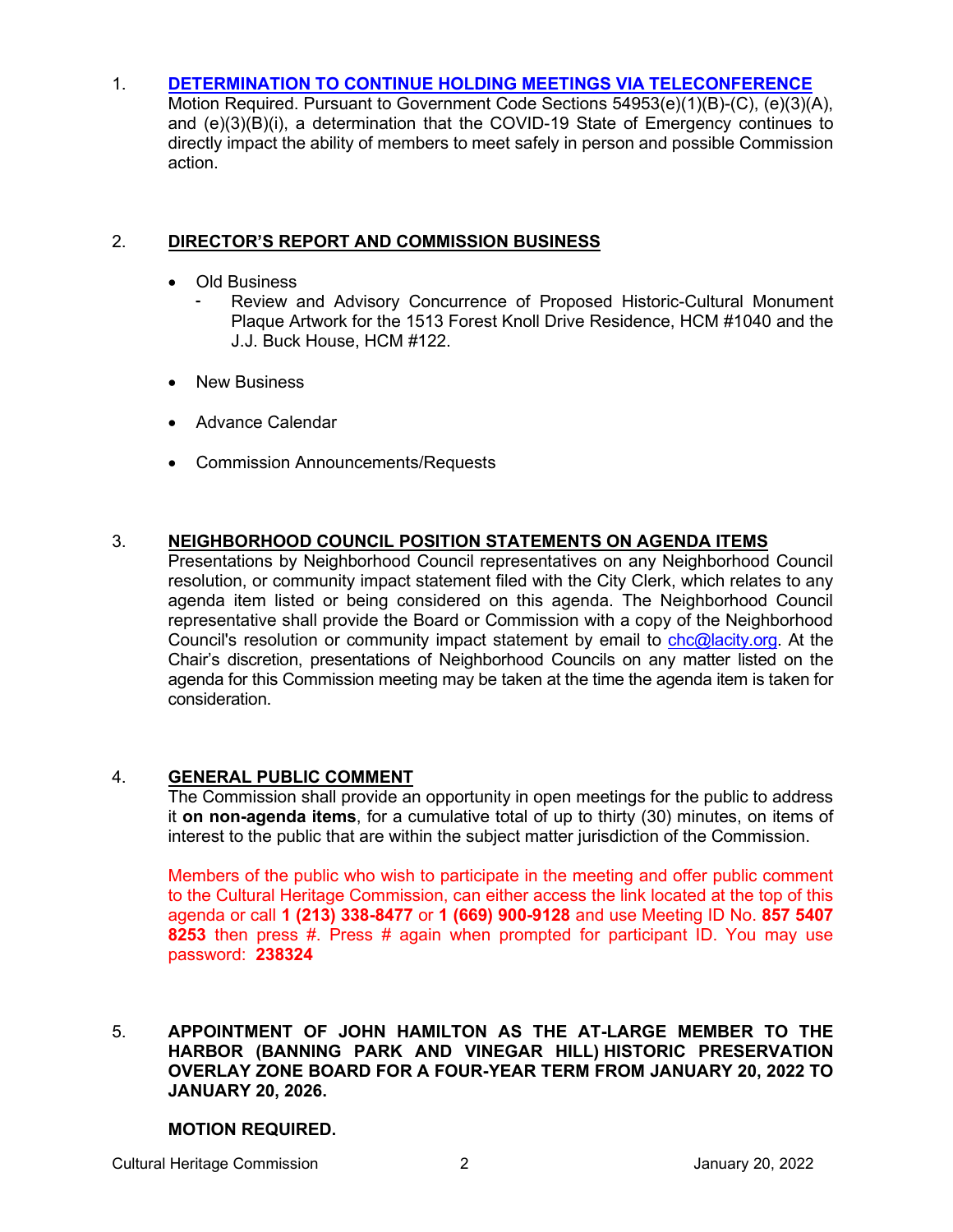# 6. **PROPOSED MONUMENT: [HOLLYWOOD HOME SAVINGS AND LOAN](https://planning.lacity.org/plndoc/Staff_Reports/2022/01-20-2022/CHC_2021_10737_HCM_Hollywood_Home_Savings_and_Loan_UC.pdf)**

**CHC-2021-10737-HCM** Plan Area: Hollywood **Exercise 20** and the state of the state of the state Play to Act: 1-22-22

Council District: 13 – O'Farrell

**PROPERTY ADDRESS:** 1500 – 1518 North Vine Street

### **REQUESTED ACTIONS:**

Review of Historic-Cultural Monument application, pursuant to Los Angeles Administrative Code Section 22.171.10, to determine whether to take the proposed designation of a Monument under consideration.

**Owners: JP Morgan Chase Bank, c/o JPMC Lease Administration;** Home Savings & Loan Association

Applicant: Brian Curran, Jr., Hollywood Heritage

# 7. **[PROPOSED MONUMENT:](https://planning.lacity.org/plndoc/Staff_Reports/2022/01-20-2022/CHC_2021_10727_HCM_Walker_s_Cafe_UC.pdf) WALKER'S CAFE**

**CHC-2021-10727-HCM**

CEQA: ENV-2021-10728-CE CEQA: Council District: 15 - Buscaino<br>Plan Area: San Pedro Care Council New York 1-22-22  $*$ Last Day to Act: 1-22-22

**PROPERTY ADDRESS:** 700 West Paseo Del Mar

### **REQUESTED ACTIONS:**

Review of Historic-Cultural Monument application, pursuant to Los Angeles Administrative Code Section 22.171.10, to determine whether to take the proposed designation of a Monument under consideration.

**Owner: Richard D. Brummett, Trustee, Brummett Trust** 

**Applicant:** Emma Rault

The next regular meeting of the Cultural Heritage Commission will be held on **Thursday, February 3, 2022** at **10:00 a.m.**

**\*\*Pursuant to Mayor Garcetti's Emergency Order issued on March 21, 2020, which was subsequently extended on April 17, 2020, the time to act on this item has been tolled for the duration of the local emergency period. Please note that other State law provisions may also apply.**